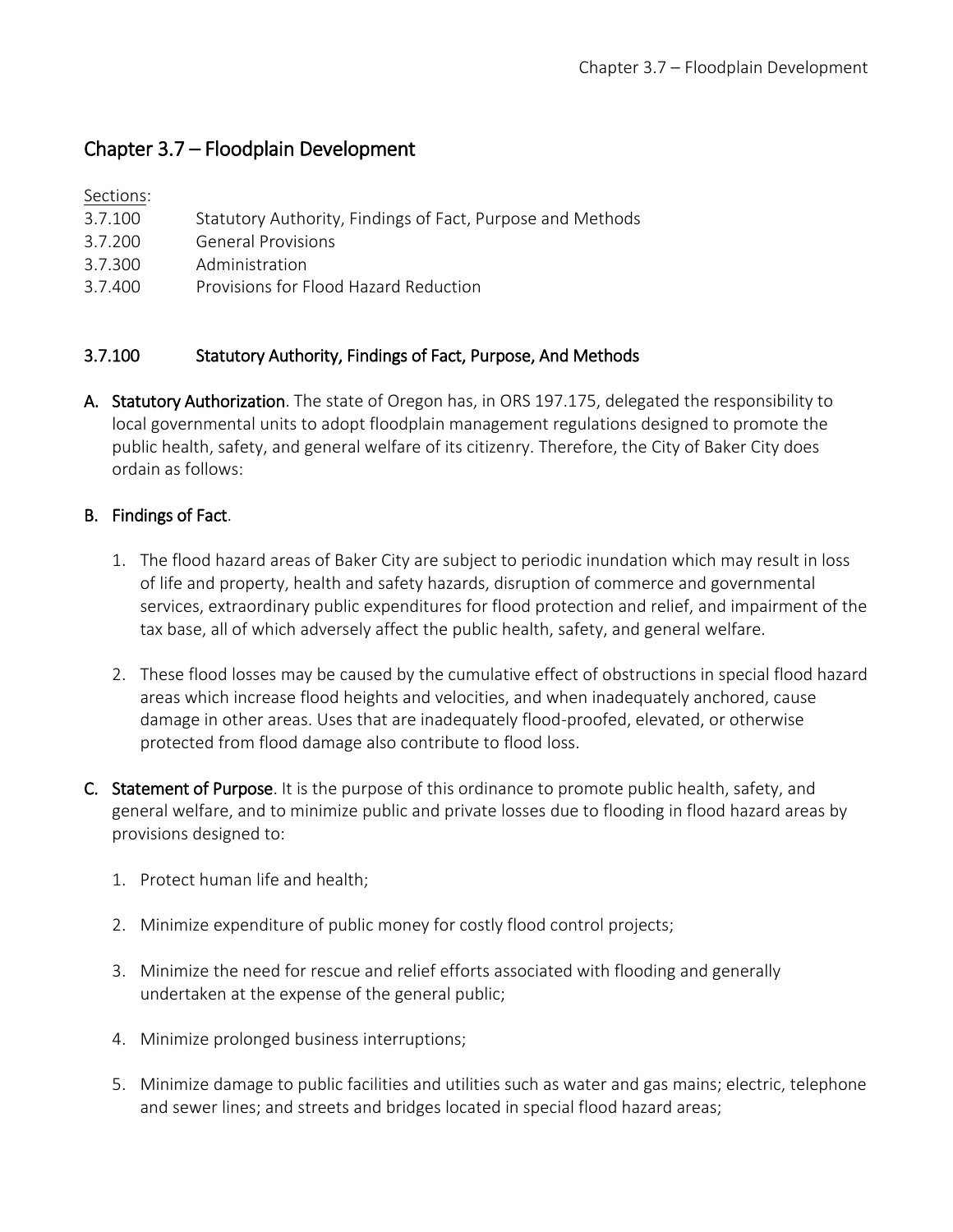- 6. Help maintain a stable tax base by providing for the sound use and development of flood hazard areas so as to minimize blight areas caused by flooding;
- 7. Notify potential buyers that the property is in a special flood hazard area
- 8. Notify those who occupy special flood hazard areas that they assume responsibility for their actions
- 9. Participate in and maintain eligibility for flood insurance and disaster relief.
- D. Methods of Reducing Flood Losses. In order to accomplish its purposes, this ordinance includes methods and provisions for:
	- 1. Restricting or prohibiting development which is dangerous to health, safety, and property due to water or erosion hazards, or which result in damaging increases in erosion or in flood heights or velocities;
	- 2. Requiring that development vulnerable to floods, including facilities which serve such uses, be protected against flood damage at the time of initial construction;
	- 3. Controlling the alteration of natural floodplains, stream channels, and natural protective barriers, which help accommodate or channel flood waters;
	- 4. Controlling filling, grading, dredging, and other development which may increase flood damage;
	- 5. Preventing or regulating the construction of flood barriers which will unnaturally divert flood waters or may increase flood hazards in other areas.

# 3.7.200 General Provisions

- A. Lands to Which This Ordinance Applies. This ordinance shall apply to all special flood hazard areas within the jurisdiction of the City of Baker City.
- B. Basis for Establishing the Special Flood Hazard Areas. The special flood hazard areas identified by the federal insurance administrator in a scientific and engineering report entitled "The Flood Insurance Study (FIS) for Baker County, Oregon and Incorporated Areas", dated June 3rd, 1988, with accompanying flood insurance rate maps (FIRMS) 41001C0385C and 41001C0395C are hereby adopted by reference and declared to be a part of this ordinance. The FIS and FIRM panels are on file at the Baker City-County Planning Department.
- C. Coordination with State of Oregon Specialty Codes. Pursuant to the requirement established in ORS 455 that the City of Baker City administers and enforces the State of Oregon Specialty Codes, the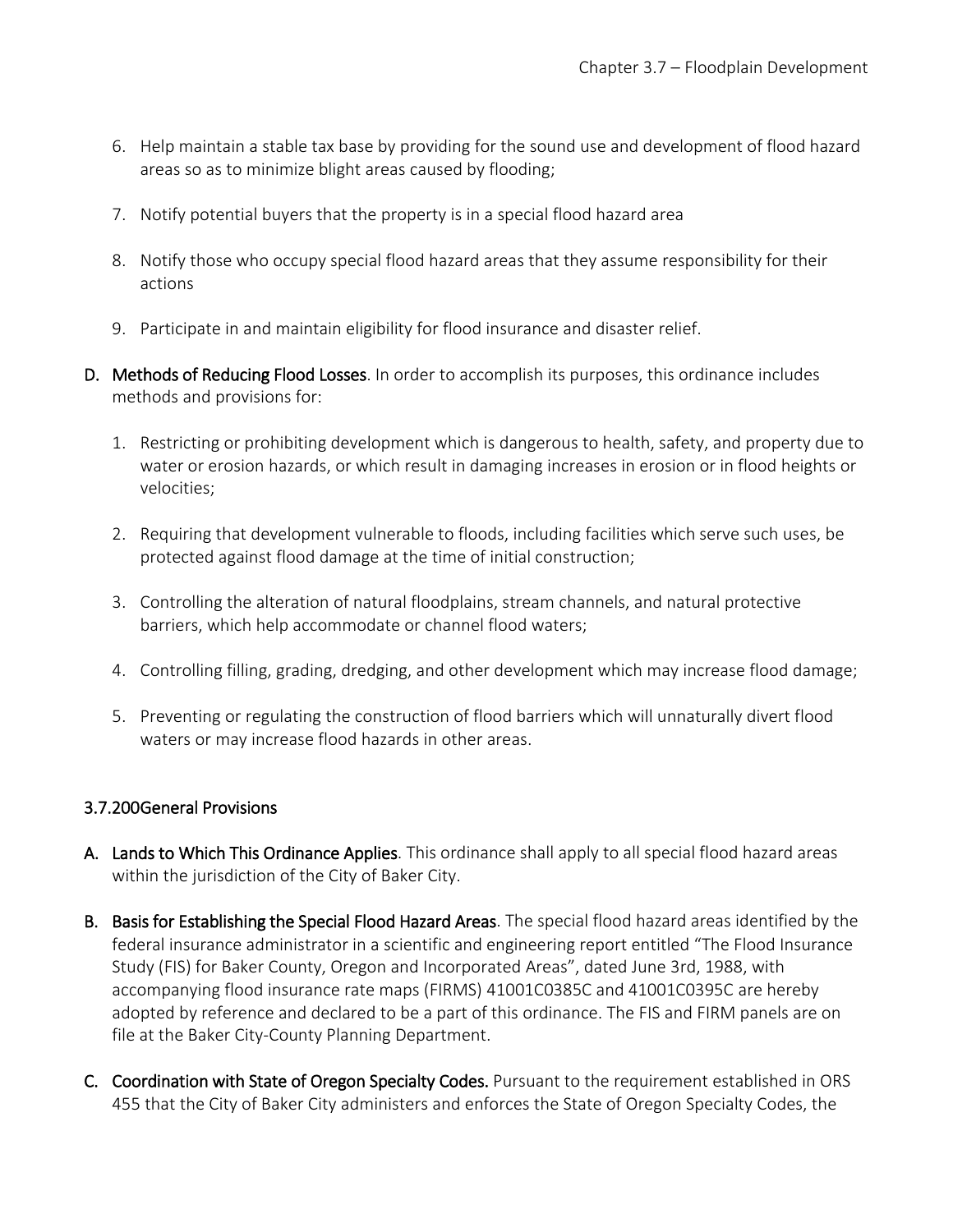City of Baker City does hereby acknowledge that the Oregon Specialty Codes contain certain provisions that apply to the design and construction of buildings and structures located in special flood hazard areas. Therefore, this ordinance is intended to be administered and enforced in conjunction with the Oregon Specialty Codes.

#### D. Compliance and Penalties for Non-Compliance

- 1. Compliance. All development within special flood hazard areas is subject to the terms of this ordinance and required to comply with its provisions and all other applicable regulations.
- 2. Penalties for Non-Compliance. No structure or land shall hereafter be constructed, located, extended, converted, or altered without full compliance with the terms of this ordinance and other applicable regulations. Violations of the provisions of this ordinance by failure to comply with any of its requirements (including violations of conditions and safeguards established in connection with conditions) shall constitute a civil infraction, which shall be processed accordingly in accordance with Chapter 1.5 - Enforcement. Nothing contained herein shall prevent the City of Baker City from taking such other lawful action as is necessary to prevent or remedy any violation.

### E. Abrogation and Severability.

- 1. Abrogation. This ordinance is not intended to repeal, abrogate, or impair any existing easements, covenants, or deed restrictions. However, where this ordinance and another ordinance, easement, covenant, or deed restriction conflict or overlap, whichever imposes the more stringent restrictions shall prevail.
- 2. Severability. This ordinance and the various parts thereof are hereby declared to be severable. If any section clause, sentence, or phrase of the Ordinance is held to be invalid or unconstitutional by any court of competent jurisdiction, then said holding shall in no way effect the validity of the remaining portions of this Ordinance.
- F. Interpretation. In the interpretation and application of this ordinance, all provisions shall be:
	- 1. Considered as minimum requirements;
	- 2. Liberally construed in favor of the governing body; and
	- 3. Deemed neither to limit nor repeal any other powers granted under state statutes.

#### G. Warning and Disclaimer of Liability

1. Warning. The degree of flood protection required by this ordinance is considered reasonable for regulatory purposes and is based on scientific and engineering considerations. Larger floods can and will occur on rare occasions. Flood heights may be increased by man-made or natural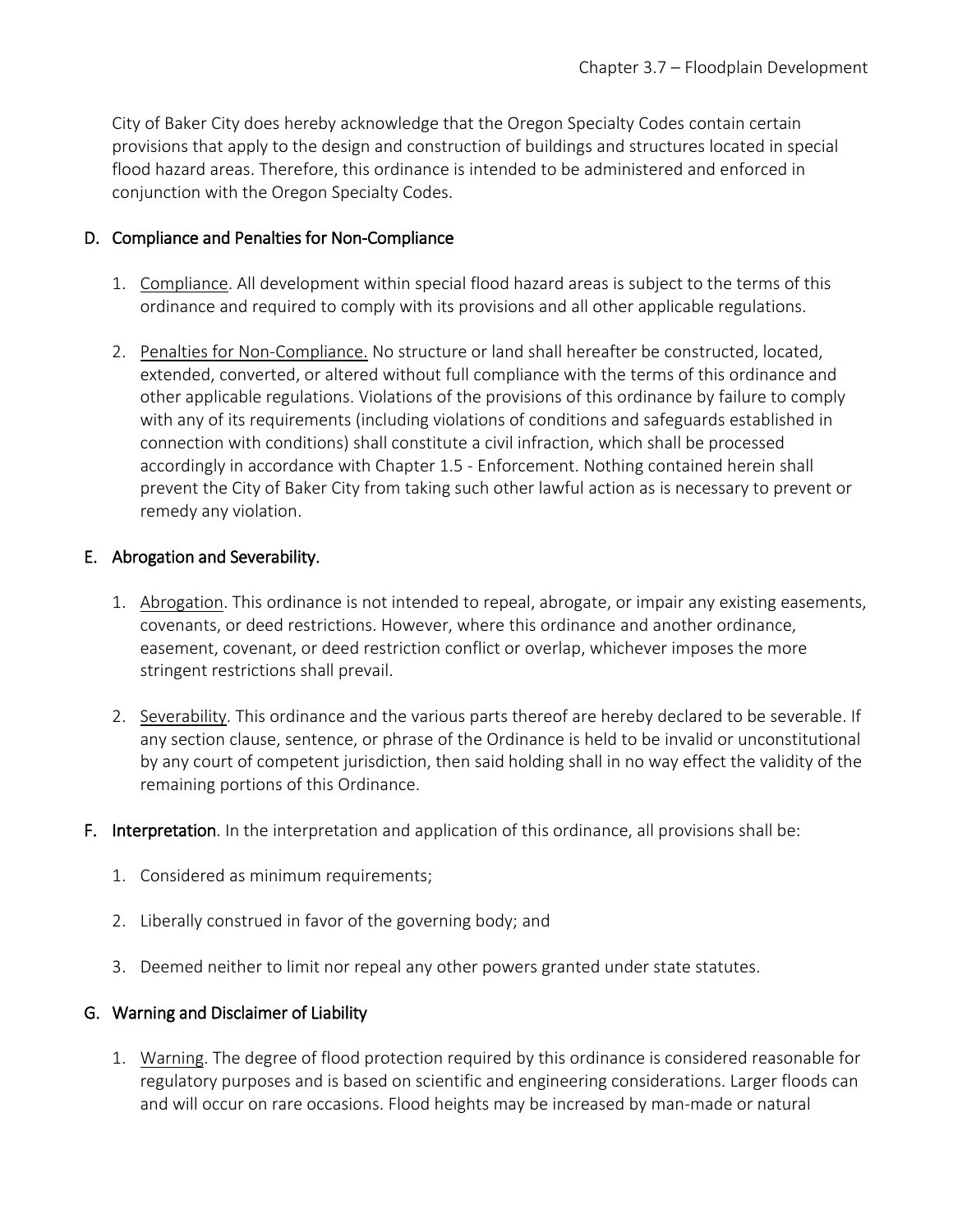causes. This ordinance does not imply that land outside the areas of special flood hazards or uses permitted within such areas will be free from flooding or flood damages.

2. Disclaimer of Liability. This ordinance shall not create liability on the part of the City of Baker City, any officer or employee thereof, or the Federal Insurance Administrator for any flood damages that result from reliance on this ordinance or any administrative decision lawfully made hereunder.

# 3.7.300 Administration

- A. Designation of the Floodplain Administrator. The Planning Director, and their designee, is hereby appointed to administer, implement, and enforce this ordinance by granting or denying development permits in accordance with its provisions. The Floodplain Administrator may delegate authority to implement these provisions.
- B. Duties and Responsibilities of the Floodplain Administrator. Duties of the floodplain administrator, or their designee, shall include, but not be limited to:
	- 1. Permit Review. Review all development permits to:
		- a. Determine that the permit requirements of this ordinance have been satisfied;
		- b. Determine that all other required local, state, and federal permits have been obtained and approved.
		- c. Determine if the proposed development is located in a floodway. If located in the floodway assure that the floodway provisions of this ordinance in section 3.7.400(B)(4) are met; and
		- d. Determine if the proposed development is located in an area where Base Flood Elevation (BFE) data is available either through the Flood Insurance Study (FIS) or from another authoritative source. If BFE data is not available, then ensure compliance with the provisions of sections 3.7.400(A)(7); and
		- e. Provide to building officials the Base Flood Elevation (BFE) and minimum elevation required for any building requiring a development permit.
		- f. Determine if the proposed development qualifies as a substantial improvement as defined in Chapter 1.3 of this code.
		- g. Determine if the proposed development activity is a watercourse alteration. If a watercourse alteration is proposed, ensure compliance with the provisions in section  $3.7.400(A)(1)$ .
		- h. Determine if the proposed development activity includes the placement of fill or excavation.
	- 2. Information to be Obtained and Maintained. The following information shall be obtained and maintained and shall be made available for public inspection as needed:
		- a. The actual elevation (in relation to mean sea level) of the lowest floor (including basements) and all attendant utilities of all new or substantially improved structures where Base Flood Elevation (BFE) data is provided through the Flood Insurance Study (FIS), Flood Insurance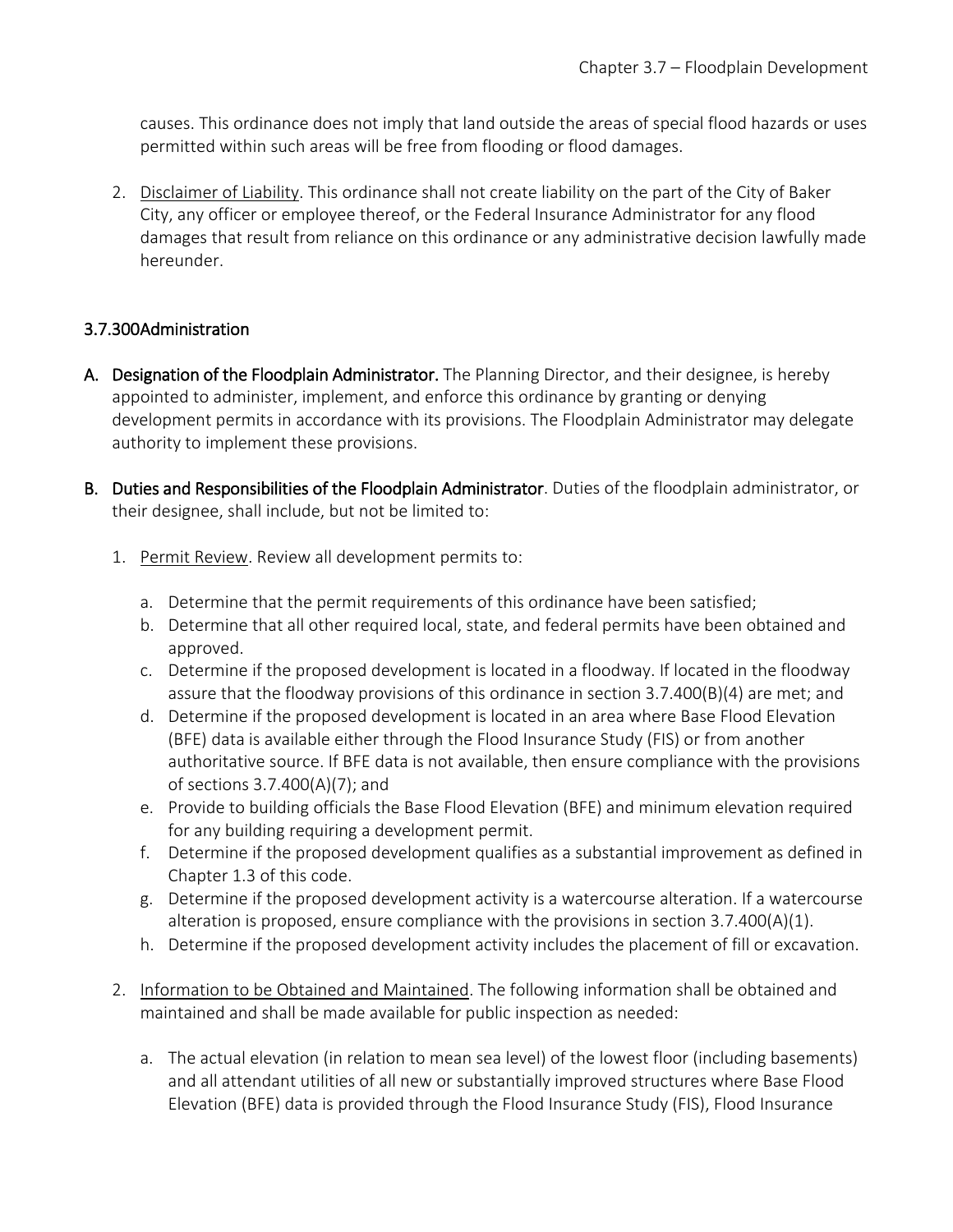Rate Map (FIRM), or obtained in accordance with section 3.7.400(A)(7).

- b. The elevation (in relation to mean sea level) of the natural grade of the building site for a structure prior to the start of construction and the placement of any fill and ensure that the requirements of sections 3.7.400(B)(4) and 3.7.300(B)(1) are adhered to.
- c. A mid-construction elevation certificate, prepared and sealed by a professional licensed surveyor or engineer, certifying the elevation (in relation to mean sea level) of the lowest floor (including basement) upon placement of the lowest floor of a structure (including basement) but prior to further vertical construction.
- d. Where base flood elevation data are utilized, a post-construction elevation certificate, prepared and sealed by a professional licensed surveyor or engineer, certifying the elevation (in relation to mean sea level) of the lowest floor (including basement), prior to the final inspection.
- e. Maintain all Elevation Certificates (EC) submitted to the City of Baker City;
- f. The elevation (in relation to mean sea level) to which the structure and all attendant utilities were flood-proofed for all new or substantially improved flood-proofed structures where allowed under this ordinance and where Base Flood Elevation (BFE) data is provided through the FIS, FIRM, or obtained in accordance with section 3.7.400(A)(7).
- g. Flood-proofing certificates required under this ordinance;
- h. All variance actions, including justification for their issuance;
- i. All hydrologic and hydraulic analyses performed as required under section 3.7.400(B)(4).
- j. All Substantial Improvement and Substantial Damage calculations and determinations as required under section 3.7.300(B)(3)(d).
- k. All records pertaining to the provisions of this ordinance.

#### 3. Requirement to Notify Other Entities and Submit New Technical Data

a. Community Boundary Alterations. The Floodplain Administrator shall notify the Federal Insurance Administrator in writing whenever the boundaries of the community have been modified by annexation or the community has otherwise assumed authority or no longer has authority to adopt and enforce floodplain management regulations for a particular area, to ensure that all Flood Hazard Boundary Maps (FHBM) and Flood Insurance Rate Maps (FIRM) accurately represent the community's boundaries. Include within such notification a copy of a map of the community suitable for reproduction, clearly delineating the new corporate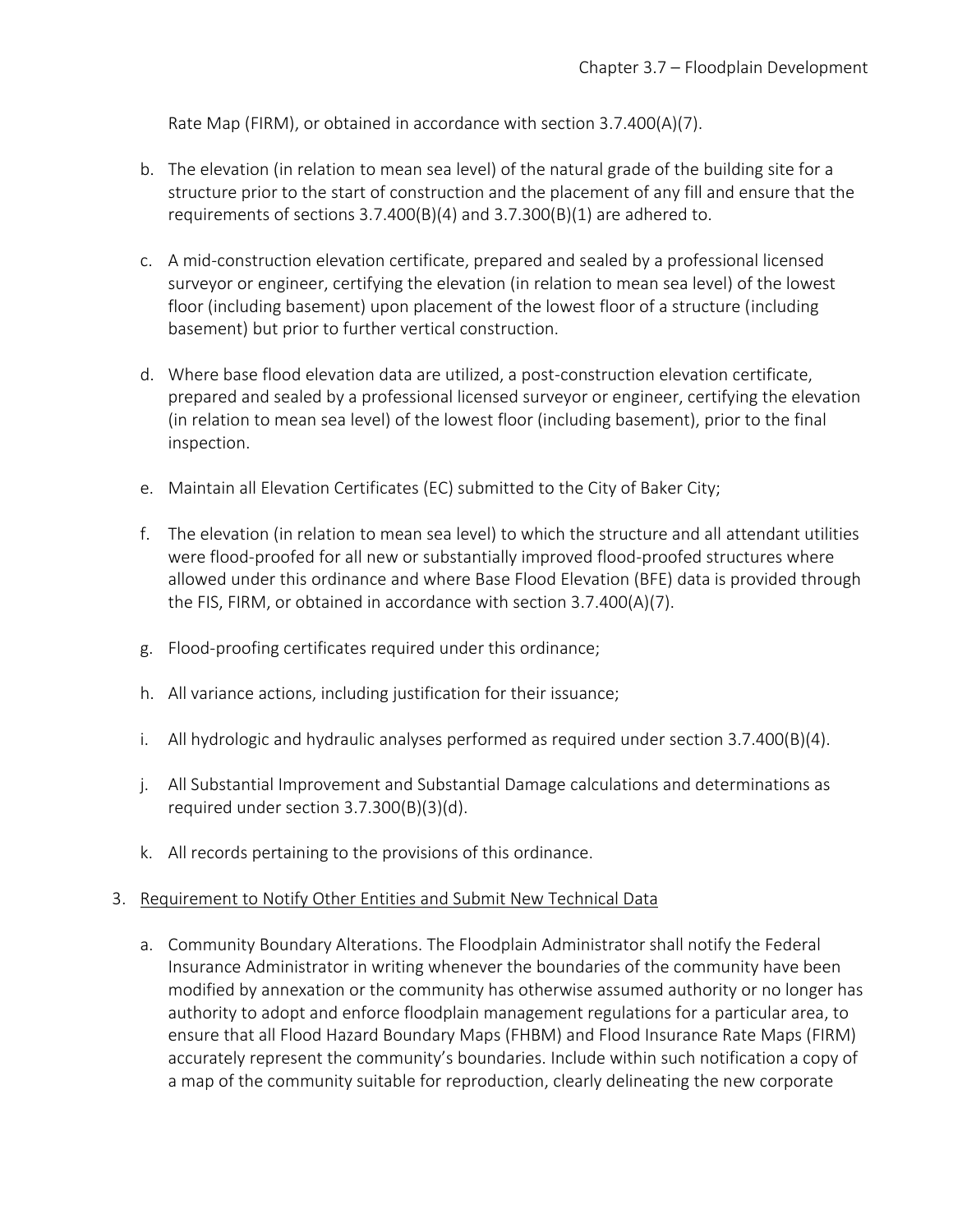limits or new area for which the community has assumed or relinquished floodplain management regulatory authority.

- b. Watercourse Alterations. Notify adjacent communities, the Department of Land Conservation and Development, and other appropriate state and federal agencies, prior to any alteration or relocation of a watercourse, and submit evidence of such notification to the Federal Insurance Administration. This notification shall be provided by the applicant to the Federal Insurance Administration as a Letter of Map Revision (LOMR) along with either:
	- i. A proposed maintenance plan to assure the flood carrying capacity within the altered or relocated portion of the watercourse is maintained; or
	- ii. Certification by a registered professional engineer that the project has been designed to retain its flood carrying capacity without periodic maintenance.

The applicant shall be required to submit a Conditional Letter of Map Revision (CLOMR) when required under section  $3.7.300(B)(3)(c)$ . The Floodplain Administrator shall ensure compliance with all applicable requirements in sections  $3.7.300(B)(3)(c)$  and  $3.7.400(A)(1)$ .

c. Requirement to Submit New Technical Data. A community's base flood elevations may increase or decrease resulting from physical changes affecting flooding conditions. As soon as practicable, but not later than six months after the date such information becomes available, a community shall notify the Federal Insurance Administrator of the changes by submitting technical or scientific data in accordance with Section 44 of the Code of Federal Regulations (CFR), Sub-Section 65.3. The community may require the applicant to submit such data and review fees required for compliance with this section through the applicable FEMA Letter of Map Change (LOMC) process.

The Floodplain Administrator shall require a Conditional Letter of Map Revision prior to the issuance of a floodplain development permit for:

- i. Proposed floodway encroachments that increase the base flood elevation; and
- ii. Proposed development which increases the base flood elevation by more than one foot in areas where FEMA has provided base flood elevations but no floodway.

An applicant shall Notify FEMA within six (6) months of project completion when an applicant has obtained a Conditional Letter of Map Revision (CLOMR) from FEMA. This notification to FEMA shall be provided as a Letter of Map Revision (LOMR). The Floodplain Administrator shall be under no obligation to sign the Community Acknowledgement Form, which is part of the CLOMR/LOMR application, until the applicant demonstrates that the project will or has met the requirements of this code and all applicable state and federal laws.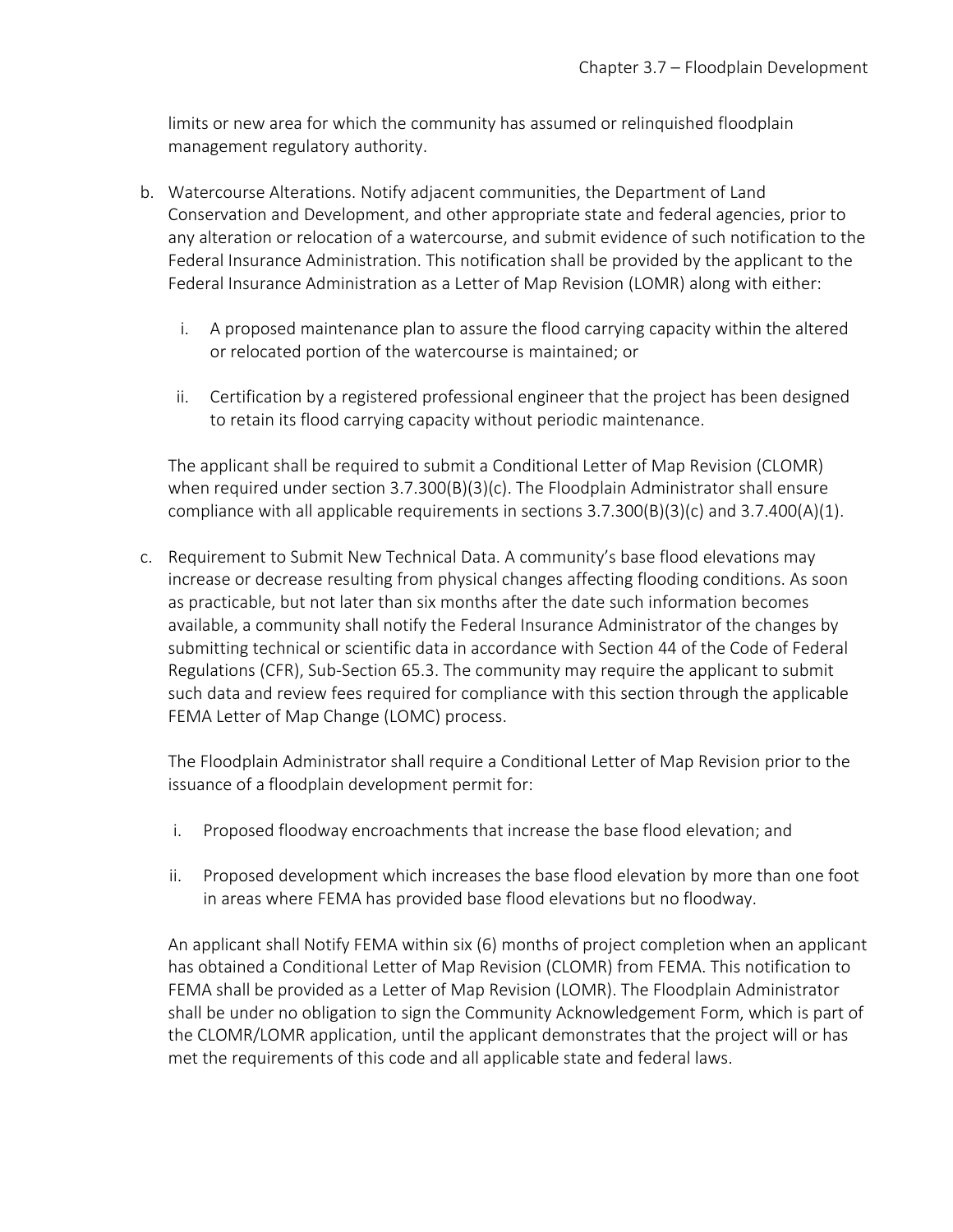- d. Substantial Improvement and Substantial Damage Assessments and Determinations. Conduct Substantial Improvement (SI) (as defined in Chapter 1.3) reviews for all structural development proposal applications and maintain a record of SI calculations within permit files in accordance with section 3.7.300(B)(2). Conduct Substantial Damage (SD) (as defined in Chapter 1.3) assessments when structures are damaged due to a natural hazard event or other causes. Make SD determinations whenever structures within the special flood hazard area (as established in section 3.7.200(B) are damaged to the extent that the cost of restoring the structure to its before damaged condition would equal or exceed 50 percent of the market value of the structure before the damage occurred.
- 4. Interpretation of FIRM Boundaries. Make interpretations where needed, as to exact location of the boundaries of the special flood hazard areas (for example, where there appears to be a conflict between a mapped boundary and actual field conditions). The person contesting the location of the boundary shall be given a reasonable opportunity to appeal the interpretation. Such appeals shall be granted consistent with the standards of section 60.6 of the Rules and Regulations of the National Flood Insurance Program (44 CFR 59-76).

# C. Establishment of Development Permit

- 1. Floodplain Development Permit Required. A development permit shall be obtained before construction or development begins within any area horizontally within the special flood hazard area established in section 3.7.200(B). The development permit shall be required for all structures, including manufactured dwellings, and for all other development, as defined in Chapter 1.3, including fill and other development activities.
- 2. Application for Development Permit. Application for a development permit may be made on forms furnished by the Floodplain Administrator and may include, but not be limited to, plans in duplicate drawn to scale showing the nature, location, dimensions, and elevations of the area in question; existing or proposed structures, fill, storage of materials, drainage facilities, and the location of the foregoing. Specifically, the following information is required:
	- a. In riverine flood zones, the proposed elevation (in relation to mean sea level), of the lowest floor (including basement) and all attendant utilities of all new and substantially improved structures; in accordance with the requirements of section 3.7.300(B)(2).
	- b. Proposed elevation in relation to mean sea level to which any non-residential structure will be flood-proofed.
	- c. Certification by a registered professional engineer or architect licensed in the State of Oregon that the flood-proofing methods proposed for any non-residential structure meet the flood-proofing criteria for non-residential structures in section  $3.7.400(B)(3)(c)$ .
	- d. Description of the extent to which any watercourse will be altered or relocated.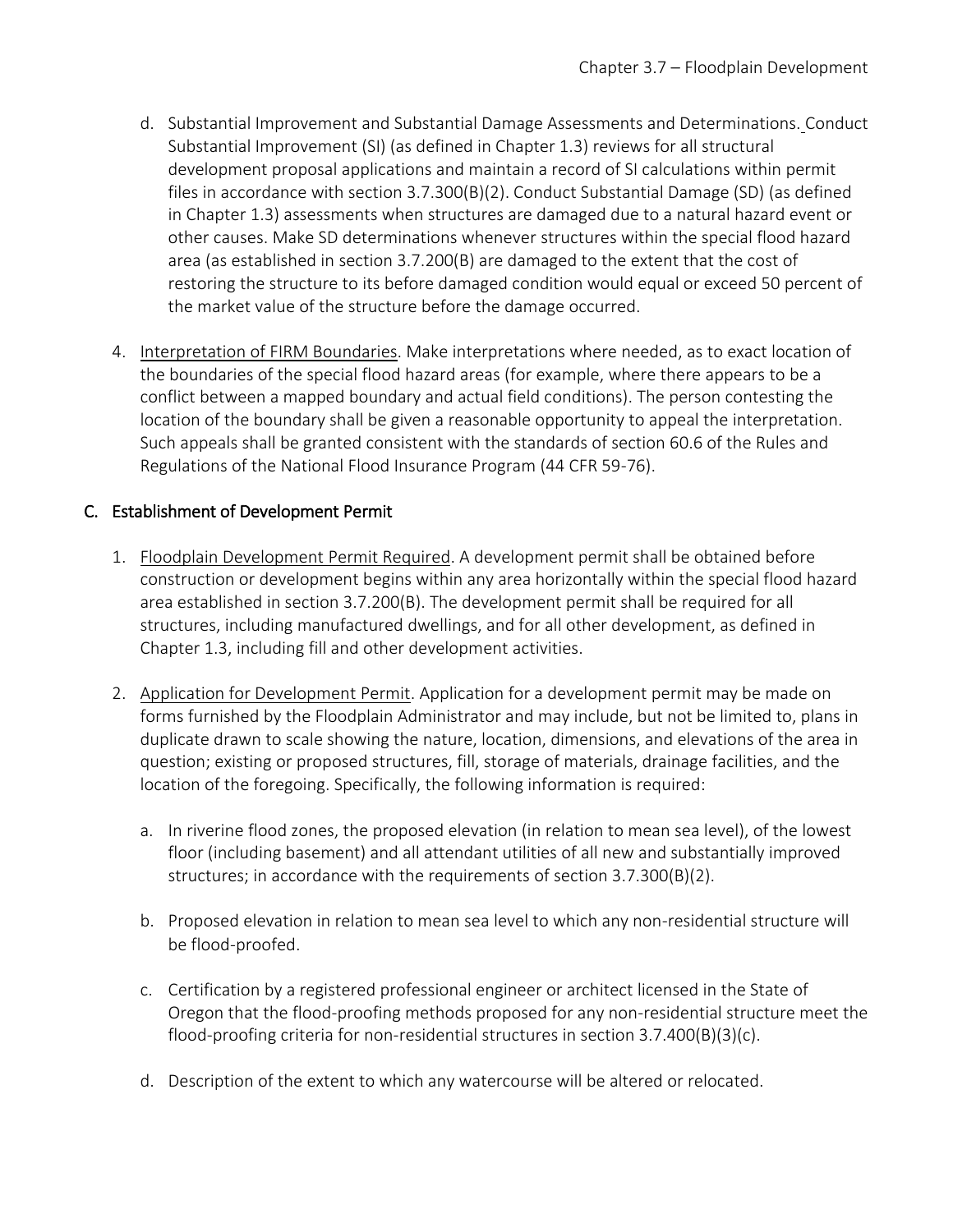- e. Base Flood Elevation data for subdivision proposals or other development when required per sections 3.7.300(B)(1) and 3.7.400(A)(6).
- f. Substantial improvement calculation for any improvement, addition, reconstruction, renovation, or rehabilitation of an existing structure.
- g. The amount and location of any fill or excavation activities proposed.
- D. Variance Procedure. The issuance of a variance is for floodplain management purposes only. Flood insurance premium rates are determined by federal statute according to actuarial risk and will not be modified by the granting of a variance.
	- 1. Conditions for Variances.
		- a. Generally, variances may be issued for new construction and substantial improvements to be erected on a lot of one-half acre or less in size contiguous to and surrounded by lots with existing structures constructed below the base flood level, in conformance with the provisions of sections  $3.7.300(D)(1)(c)$  and  $(e)$ , and  $3.7.300(D)(2)$ . As the lot size increases beyond one-half acre, the technical justification required for issuing a variance increases.
		- b. Variances shall only be issued upon a determination that the variance is the minimum necessary, considering the flood hazard, to afford relief.
		- c. Variances shall not be issued within any floodway if any increase in flood levels during the base flood discharge would result.
		- d. Variances shall only be issued upon:
			- i. A showing of good and sufficient cause;
			- ii. A determination that failure to grant the variance would result in exceptional hardship to the applicant;
			- iii. A determination that the granting of a variance will not result in increased flood heights, additional threats to public safety, extraordinary public expense, create nuisances, cause fraud on or victimization of the public, or conflict with existing laws or ordinances.
		- e. Variances may be issued for the repair or rehabilitation of historic structures upon a determination that the proposed repair or rehabilitation of historic structures will not preclude the structure's continued designation as a historic structure and the variance is the minimum necessary to preserve the historic character and design of the structure.
		- f. Variances may be issued by a community for new construction and substantial improvements and for other development necessary for the conduct of a functionally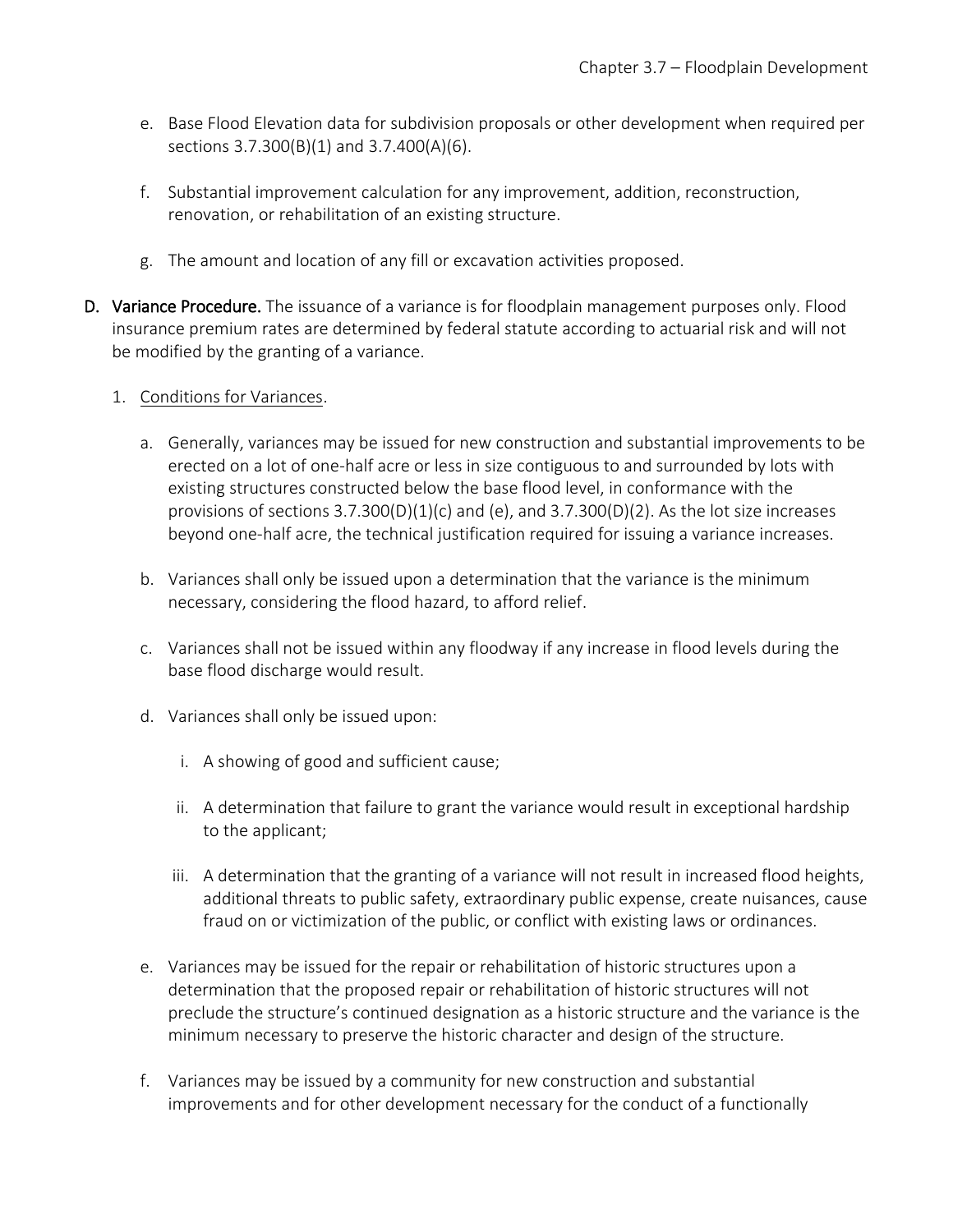dependent use provided that the criteria of section  $3.7.300(D)(1)(b)$  through (d) are met, and the structure or other development is protected by methods that minimize flood damages during the base flood and create no additional threats to public safety.

2. Variance Notification. Any applicant to whom a variance is granted shall be given written notice that the issuance of a variance to construct a structure below the Base Flood Elevation will result in increased premium rates for flood insurance and that such construction below the base flood elevation increases risks to life and property. Such notification and a record of all variance actions, including justification for their issuance shall be maintained in accordance with section 3.7.300(B)(2).

### 3.7.400 Provisions for Flood Hazard Reduction

- A. General Standards. In all special flood hazard areas, the following standards shall be adhered to:
	- 1. Alteration of Watercourses. Require that the flood carrying capacity within the altered or relocated portion of said watercourse is maintained. Require that maintenance is provided within the altered or relocated portion of said watercourse to ensure that the flood carrying capacity is not diminished. Require compliance with sections 3.7.300(B)(3)(b) and (c).
	- 2. Anchoring.
		- a. All new construction and substantial improvements shall be anchored to prevent flotation, collapse, or lateral movement of the structure resulting from hydrodynamic and hydrostatic loads, including the effects of buoyancy.
		- b. All manufactured dwellings shall be anchored per section 3.7.400(B)(3)(d).
	- 3. Construction Materials and Methods.
		- a. All new construction and substantial improvements shall be constructed with materials and utility equipment resistant to flood damage.
		- b. All new construction and substantial improvements shall be constructed using methods and practices that minimize flood damage.
	- 4. Utilities and Equipment.
		- a. Water Supply, Sanitary Sewer, And On-Site Waste Disposal Systems.
			- i. All new and replacement water supply systems shall be designed to minimize or eliminate infiltration of flood waters into the system.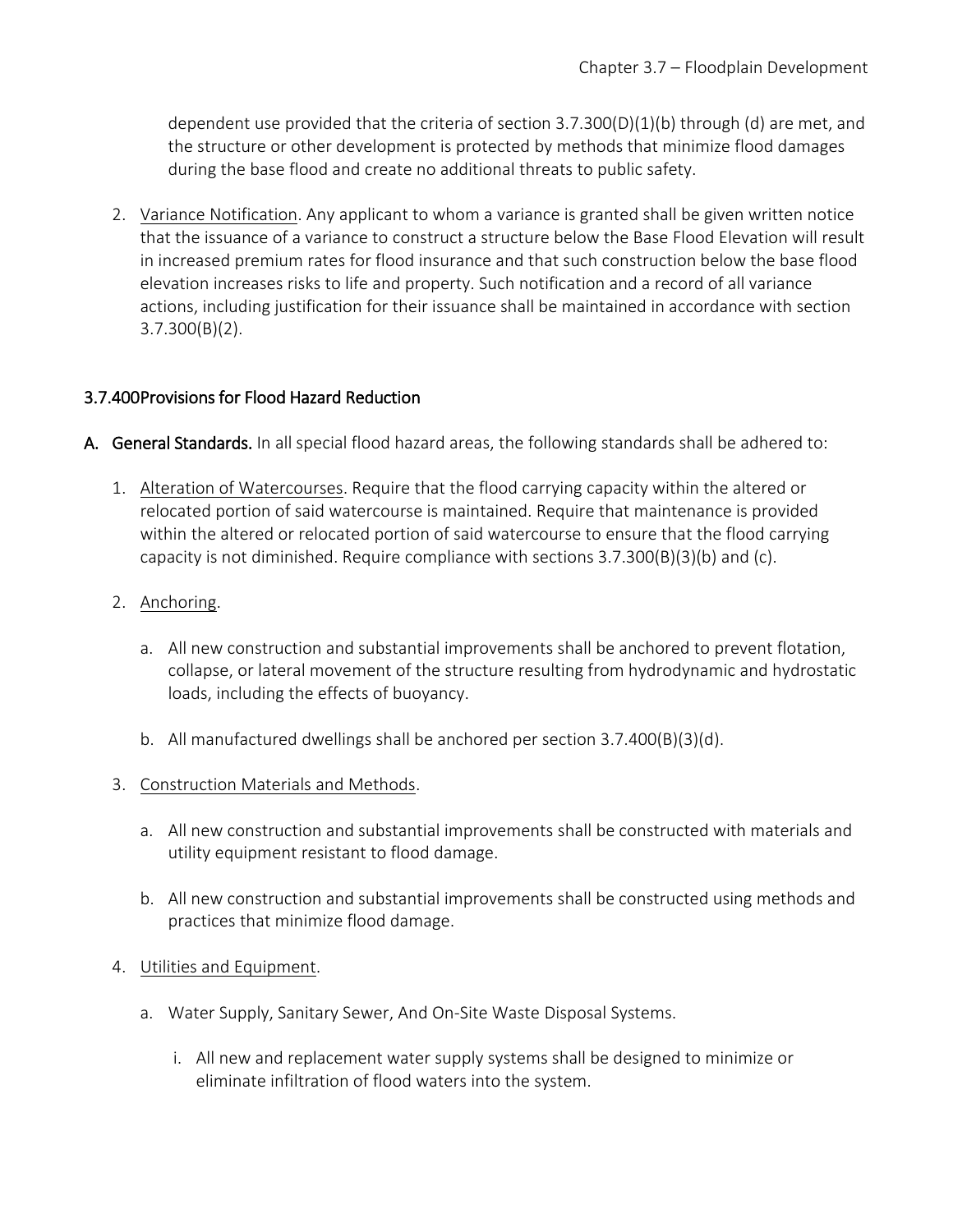- ii. New and replacement sanitary sewage systems shall be designed to minimize or eliminate infiltration of flood waters into the systems and discharge from the systems into flood waters.
- iii. On-site waste disposal systems shall be located to avoid impairment to them or contamination from them during flooding consistent with the Oregon Department of Environmental Quality.
- b. Electrical, Mechanical, Plumbing, And Other Equipment. Electrical, heating, ventilating, airconditioning, plumbing, duct systems, and other equipment and service facilities shall be elevated at or above the base flood level or shall be designed and installed to prevent water from entering or accumulating within the components and to resist hydrostatic and hydrodynamic loads and stresses, including the effects of buoyancy, during conditions of flooding. In addition, electrical, heating, ventilating, air-conditioning, plumbing, duct systems, and other equipment and service facilities, if replaced as part of a substantial improvement, shall meet all the requirements of this section.

# 5. Tanks.

- a. Underground tanks shall be anchored to prevent flotation, collapse and lateral movement under conditions of the base flood.
- b. Above-ground tanks shall be installed at or above the base flood level or shall be anchored to prevent flotation, collapse, and lateral movement under conditions of the base flood.

#### 6. Subdivision Proposals & Other Proposed Developments.

- a. All new subdivision proposals and other proposed new developments (including proposals for manufactured dwelling parks and subdivisions) greater than 50 lots or 5 acres, whichever is the lesser, shall include within such proposals, Base Flood Elevation data.
- b. All new subdivision proposals and other proposed new developments (including proposals for manufactured dwelling parks and subdivisions) shall:
	- i. Be consistent with the need to minimize flood damage.
	- ii. Have public utilities and facilities such as sewer, gas, electrical, and water systems located and constructed to minimize or eliminate flood damage.
	- iii. Have adequate drainage provided to reduce exposure to flood hazards.
- 7. Use of Other Base Flood Data. When Base Flood Elevation data has not been provided in accordance with section 3.7.200(B), the local floodplain administrator shall obtain, review, and reasonably utilize any Base Flood Elevation data available from a federal, state, or other source,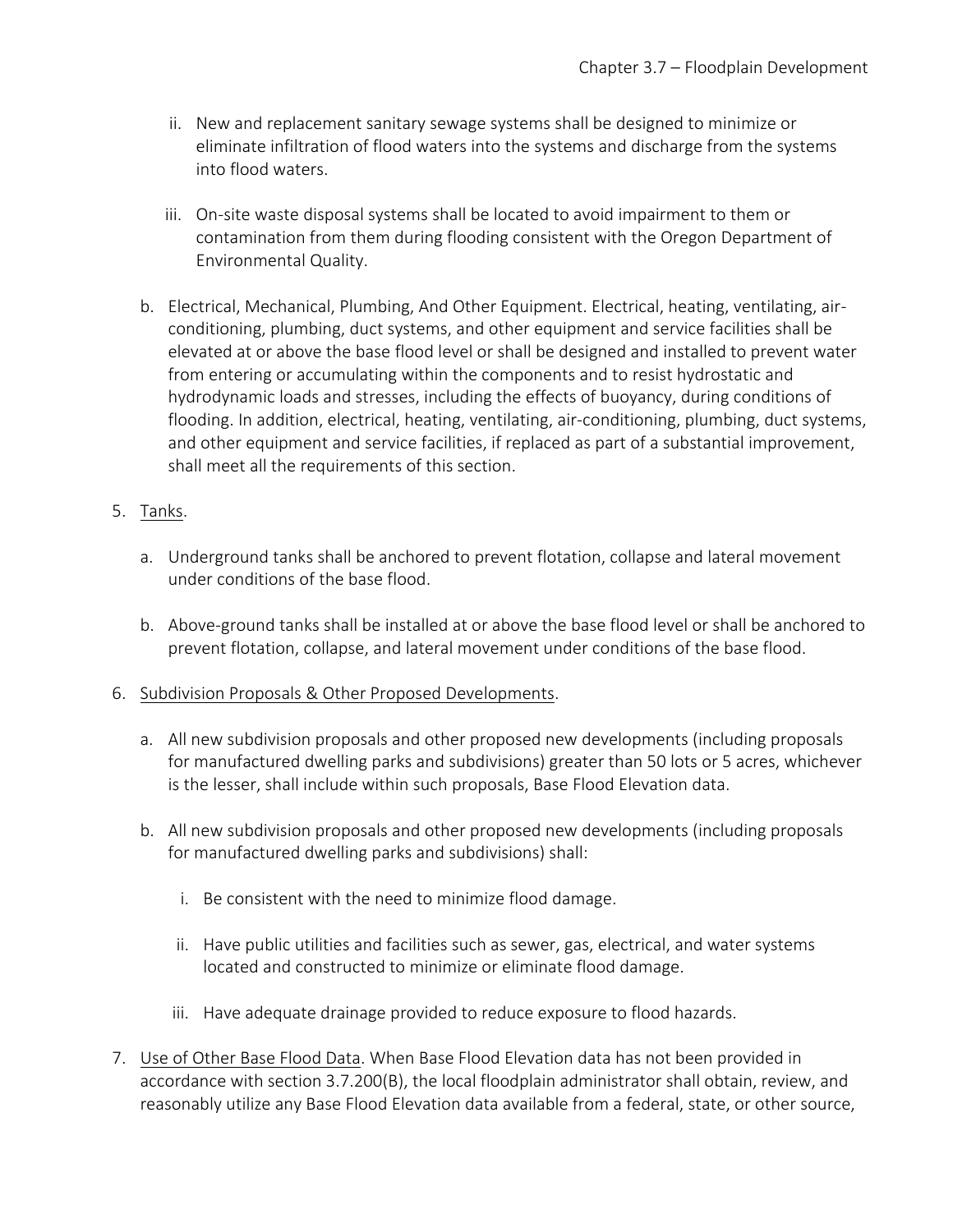in order to administer section 3.7.400. All new subdivision proposals and other proposed new developments (including proposals for manufactured dwelling parks and subdivisions) must meet the requirements of section 3.7.400(A)(6).

Base Flood Elevations shall be determined for development proposals that are ±5 acres or more in size or are 50 lots or more, whichever is lesser, in any A zone that does not have an established base flood elevation. Development proposals located within a riverine unnumbered A Zone shall be reasonably safe from flooding; the test of reasonableness includes use of historical data, high water marks, FEMA provided Base Level Engineering data, and photographs of past flooding, etc., where available. Failure to elevate at least two feet above grade in these zones may result in higher insurance rates.

- 8. Structures Located in Multiple or Partial Flood Zones. In coordination with the State of Oregon Specialty Codes:
	- a. When a structure is located in multiple flood zones on the community's Flood Insurance Rate Maps (FIRM) the provisions for the more restrictive flood zone shall apply.
	- b. When a structure is partially located in a special flood hazard area, the entire structure shall meet the requirements for new construction and substantial improvements.
- 9. Critical Facilities. Construction of new critical facilities shall be, to the extent possible, located outside the limits of the special flood hazard area. Construction of new critical facilities shall be permissible within the SFHA only if no feasible alternative site is available. Critical facilities constructed within the SFHA shall have the lowest floor elevated three (3) feet above the Base Flood Elevation (BFE) or to the height of the 500-year flood, whichever is higher. Access to and from the critical facility shall also be protected to the height utilized above. Flood-proofing and sealing measures must be taken to ensure that toxic substances will not be displaced by or released into floodwaters.
- B. Specific Standards for Riverine (Including All Non-Coastal) Flood Zones. These specific standards shall apply to all new construction and substantial improvements in addition to the General Standards contained in section 3.7.400(A) of this ordinance.
	- 1. Flood Openings. All new construction and substantial improvements with fully enclosed areas below the lowest floor (excluding basements) are subject to the following requirements. Enclosed areas below the Base Flood Elevation, including crawl spaces shall:
		- a. Be designed to automatically equalize hydrostatic flood forces on walls by allowing for the entry and exit of floodwaters;
		- b. Be used solely for parking, storage, or building access;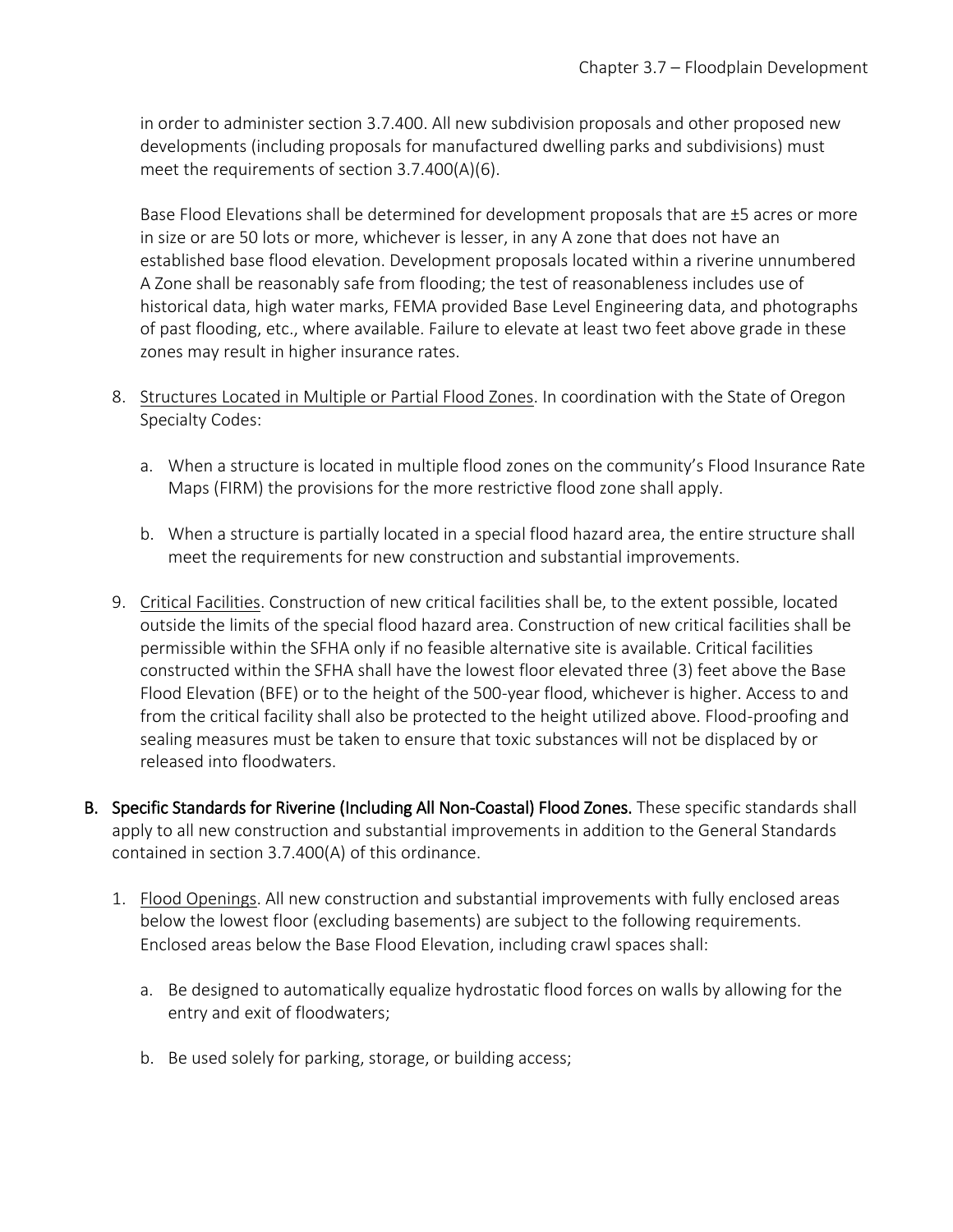- c. Be certified by a registered professional engineer or architect or meet or exceed all of the following minimum criteria:
	- i. A minimum of two openings.
	- ii. The total net area of non-engineered openings shall be not less than one (1) square inch for each square foot of enclosed area, where the enclosed area is measured on the exterior of the enclosure walls.
	- iii. The bottom of all openings shall be no higher than one foot above grade.
	- iv. Openings may be equipped with screens, louvers, valves, or other coverings or devices provided that they shall allow the automatic flow of floodwater into and out of the enclosed areas and shall be accounted for in the determination of the net open area.
	- v. All additional higher standards for flood openings in the State of Oregon Residential Specialty Codes Section R322.2.2 shall be complied with when applicable.

### 2. Garages.

- a. Attached garages may be constructed with the garage floor slab below the Base Flood Elevation (BFE) in riverine flood zones, if the following requirements are met:
	- i. If located within a floodway the proposed garage must comply with the requirements of section 3.7.400(B)(4).
	- ii. The floors are at or above grade on not less than one side;
	- iii. The garage is used solely for parking, building access, and/or storage;
	- iv. The garage is constructed with flood openings in compliance with section  $3.7.400(B)(1)$ to equalize hydrostatic flood forces on exterior walls by allowing for the automatic entry and exit of floodwater.
	- v. The portions of the garage constructed below the BFE are constructed with materials resistant to flood damage;
	- vi. The garage is constructed in compliance with the standards in section 3.7.400(A); and
	- vii. The garage is constructed with electrical, and other service facilities located and installed so as to prevent water from entering or accumulating within the components during conditions of the base flood.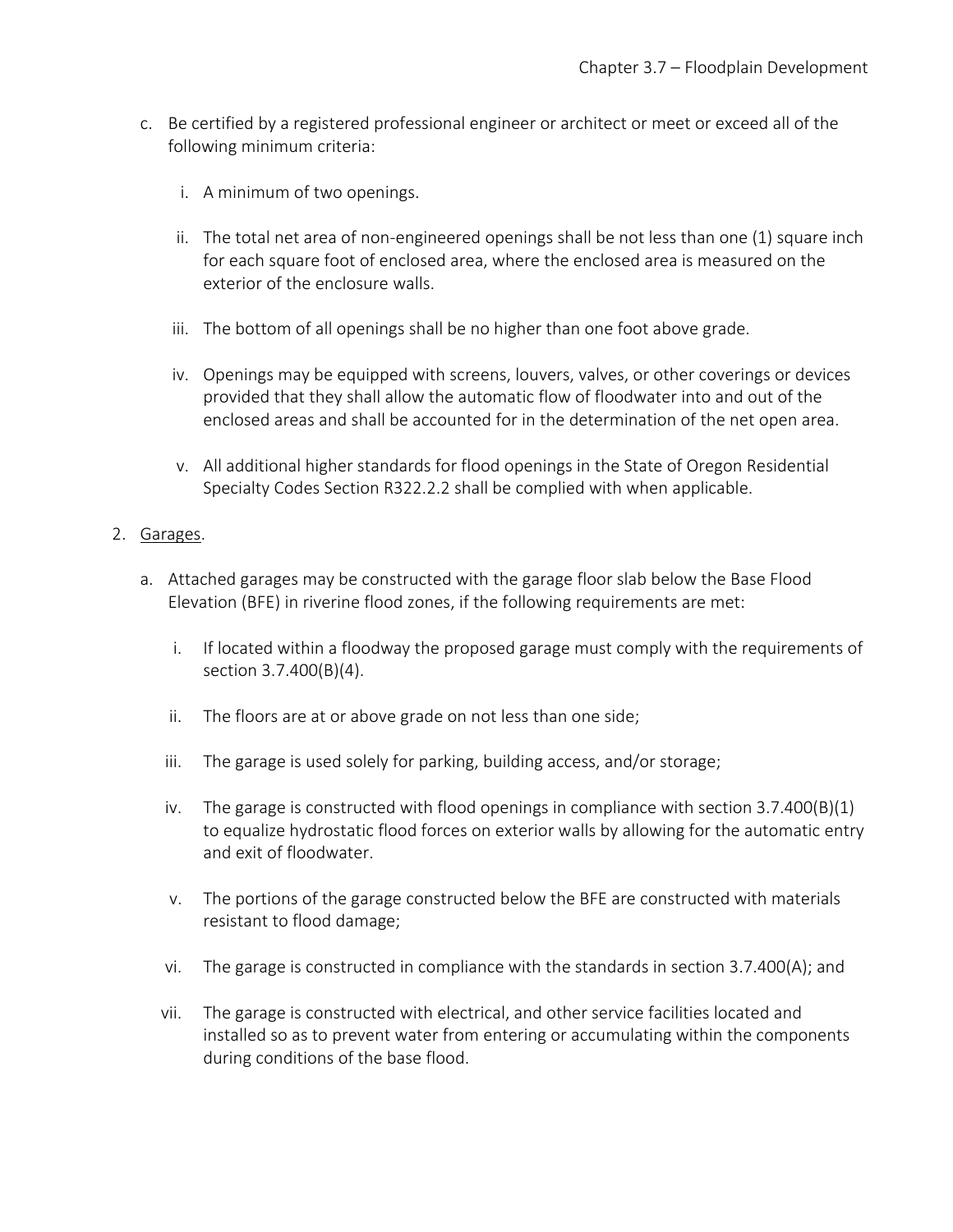- b. Detached garages must be constructed in compliance with the standards for accessory structures in section 3.7.400(B)(3)(f) or non-residential structures in section 3.7.400(B)(3)(c) depending on the square footage of the garage.
- 3. For Riverine (Non-Coastal) Special Flood Hazard Areas with Base Flood Elevations. In addition to the general standards listed in section 3.7.400(A) the following specific standards shall apply in Riverine (non-coastal) special flood hazard areas with Base Flood Elevations (BFE): Zones A1-A30, AH, and AE.
	- a. Before Regulatory Floodway. In areas where a regulatory floodway has not been designated, no new construction, substantial improvement, or other development (including fill) shall be permitted within Zones A1-30 and AE on the community's Flood Insurance Rate Map (FIRM), unless it is demonstrated that the cumulative effect of the proposed development, when combined with all other existing and anticipated development, will not increase the water surface elevation of the base flood more than one foot at any point within the community.

### b. Residential Construction.

- i. New construction and substantial improvement of any residential structure shall have the lowest floor, including basement, elevated at or above the Base Flood Elevation (BFE) or three feet above highest adjacent grade where no BFE is defined.
- ii. Enclosed areas below the lowest floor shall comply with the flood opening requirements in section 3.7.400(B)(1).

# c. Non-Residential Construction.

- i. New construction and substantial improvement of any commercial, industrial, or other non-residential structure shall have the lowest floor, including basement elevated at or above the Base Flood Elevation (BFE) or three (3) feet above highest adjacent grade where no BFE is defined; or, together with attendant utility and sanitary facilities:
	- A. Be flood-proofed so that below the base flood level the structure is watertight with walls substantially impermeable to the passage of water;
	- B. Have structural components capable of resisting hydrostatic and hydrodynamic loads and effects of buoyancy.
	- C. Be certified by a registered professional engineer or architect that the design and methods of construction are in accordance with accepted standards of practice for meeting provisions of this section based on their development and/or review of the structural design, specifications and plans. Such certifications shall be provided to the Floodplain Administrator as set forth section 3.7.300(B)(2).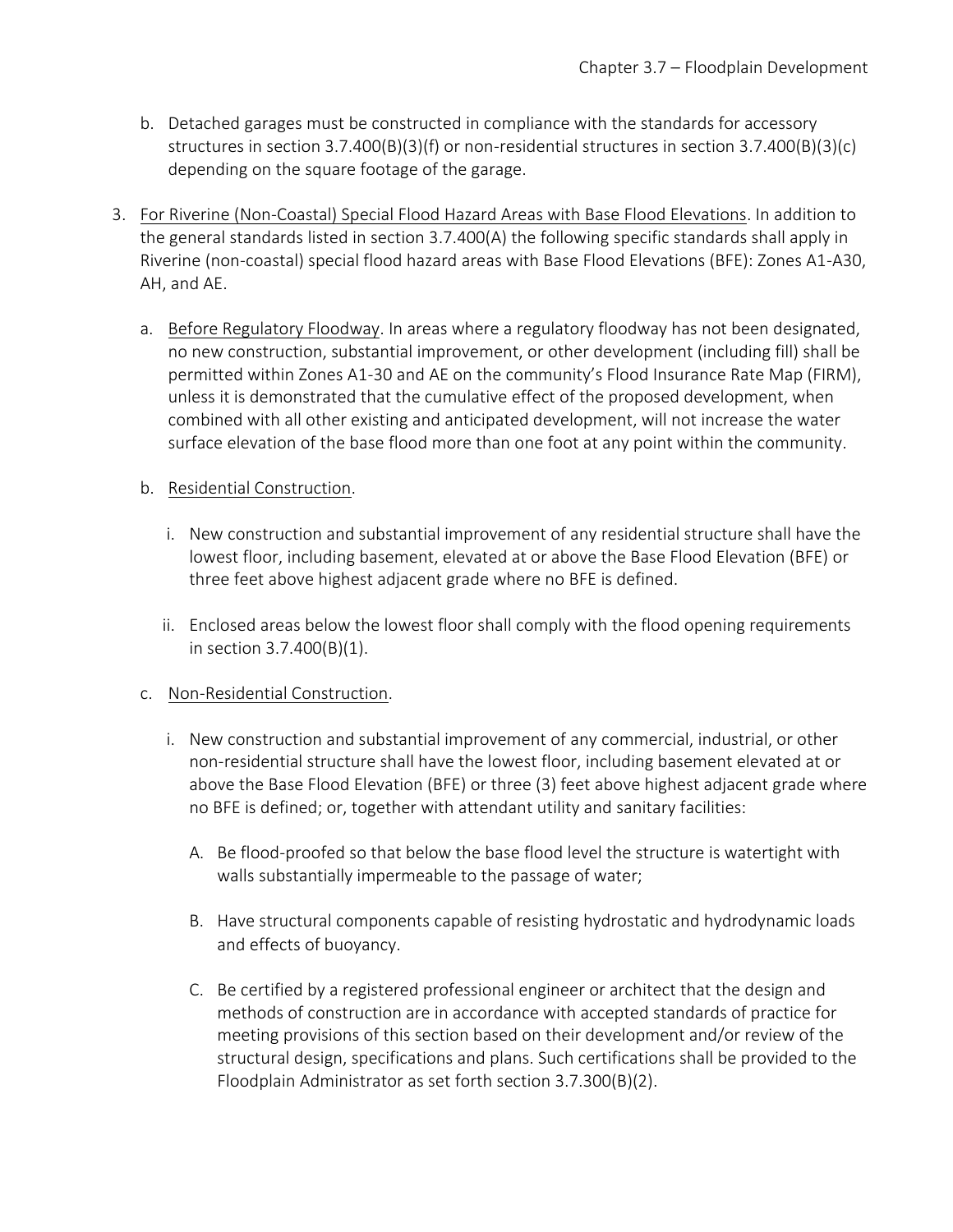- ii. Non-residential structures that are elevated, not flood-proofed, shall comply with the standards for enclosed areas below the lowest floor in section 3.7.400(B)(1).
- iii. Applicants flood-proofing non-residential buildings shall:
	- A. Be notified that flood insurance premiums will be based on rates that are one (1) foot below the flood-proofed level (e.g. a building flood-proofed to the base flood level will be rated as one (1) foot below);
	- B. Supply a maintenance plan for the entire structure, including but not limited to: exterior envelop of structure; all penetrations to the exterior of the structure; all shields, gates, barriers, or components designed to provide flood-proofing protection to the structure; all seals or gaskets for shields, gates, barriers, or components; and, the location of all shields, gates, barriers, and components, as well as all associated hardware, and any materials or specialized tools necessary to seal the structure; and
	- C. Supply an Emergency Action Plan (EAP) for the installation and sealing of the structure prior to a flooding event that clearly identifies what triggers the EAP and who is responsible for enacting the EAP.
- d. Manufactured Dwellings.
	- i. New or substantially improved manufactured dwellings supported on solid foundation walls shall be constructed with flood openings that comply with section  $3.7.400(B)(1)$ ;
	- ii. The bottom of the longitudinal chassis frame beam shall be at or above Base Flood Elevation;
	- iii. New or substantially improved manufactured dwellings shall be anchored to prevent flotation, collapse, and lateral movement during the base flood. Anchoring methods may include, but are not limited to, use of over-the-top or frame ties to ground anchors (Reference FEMA's "Manufactured Home Installation in Flood Hazard Areas" guidebook for additional techniques), and;
	- iv. Electrical crossover connections shall be a minimum of twelve (12) inches above Base Flood Elevation (BFE).
- e. Recreational Vehicles. Recreational vehicles placed on sites are required to:
	- i. Be on the site for fewer than 180 consecutive days; and
	- ii. Be fully licensed and ready for highway use, on its wheels or jacking system, is attached to the site only by quick disconnect type utilities and security devices, and has no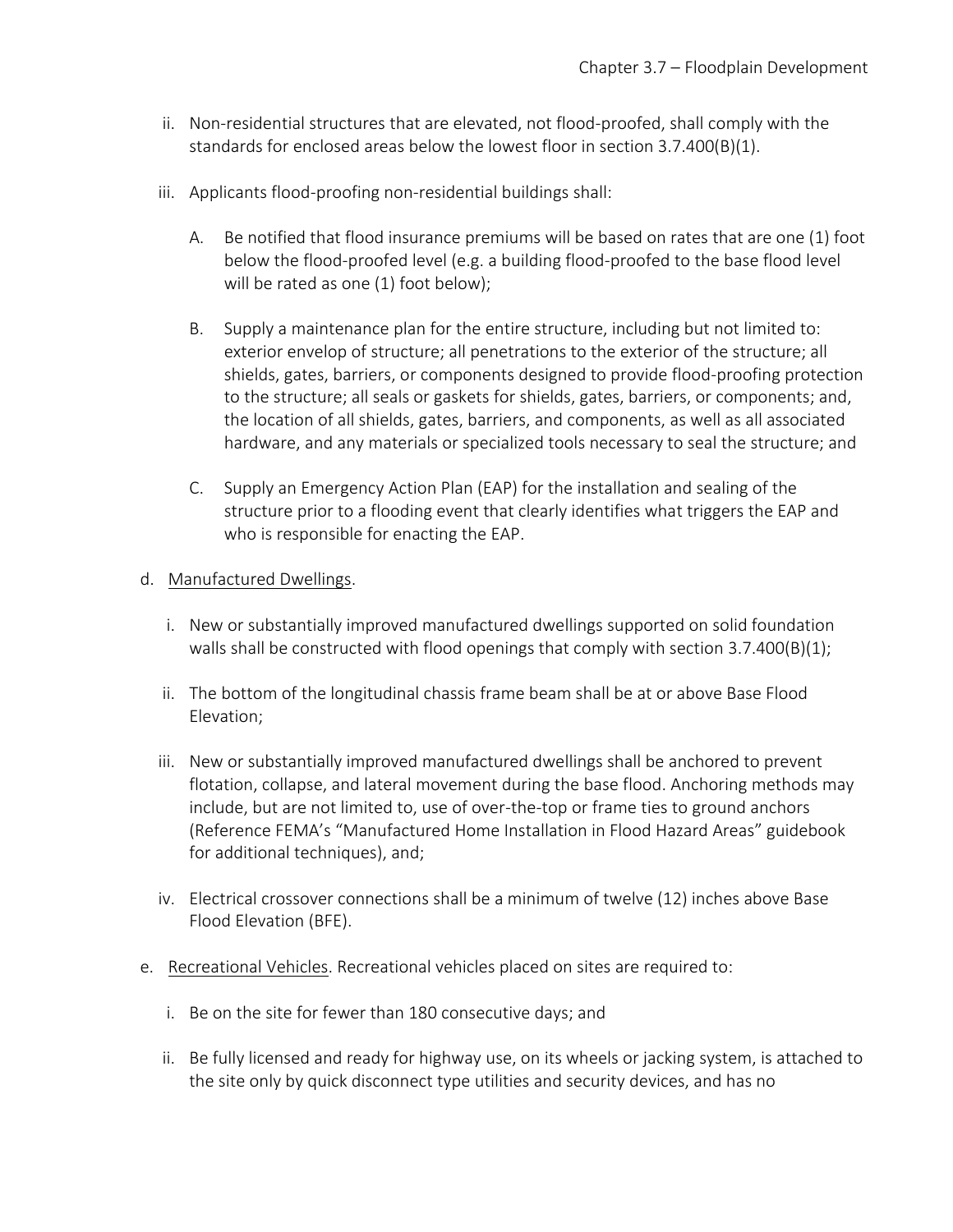permanently attached additions; or

- iii. Meet the requirements of section  $3.7.400(B)(3)(d)$ , including the anchoring and elevation requirements for manufactured dwellings.
- f. Accessory Structures. Relief from elevation or flood-proofing requirements for residential and non-residential structures in Riverine (Non-Coastal) flood zones may be granted for accessory structures that meet the following requirements:
	- i. Accessory structures located partially or entirely within the floodway must comply with requirements for development within a floodway found in section 3.7.400(B)(4).
	- ii. Accessory structures must only be used for parking, access, and/or storage and shall not be used for human habitation;
	- iii. In compliance with State of Oregon Specialty Codes, accessory structures on properties that are zoned residential are limited to one-story structures less than ±200 square feet, or  $\pm$ 400 square feet if the property is greater than two ( $\pm$ 2) acres in area and the proposed accessory structure will be located a minimum of ±20 feet from all property lines. Accessory structures on properties that are zoned as non-residential are limited in size to ±120 square feet.
	- iv. The portions of the accessory structure located below the Base Flood Elevation must be built using flood resistant materials;
	- v. The accessory structure must be adequately anchored to prevent flotation, collapse, and lateral movement of the structure resulting from hydrodynamic and hydrostatic loads, including the effects of buoyancy, during conditions of the base flood.
	- vi. The accessory structure must be designed and constructed to equalize hydrostatic flood forces on exterior walls and comply with the requirements for flood openings in section 3.7.400(B)(1);
	- vii. Accessory structures shall be located and constructed to have low damage potential;
- viii. Accessory structures shall not be used to store toxic material, oil, or gasoline, or any priority persistent pollutant identified by the Oregon Department of Environmental Quality unless confined in a tank installed incompliance with section 3.7.400(A)(5).
- ix. Accessory structures shall be constructed with electrical, mechanical, and other service facilities located and installed so as to prevent water from entering or accumulating within the components during conditions of the base flood.
- g. Below-Grade Crawlspaces.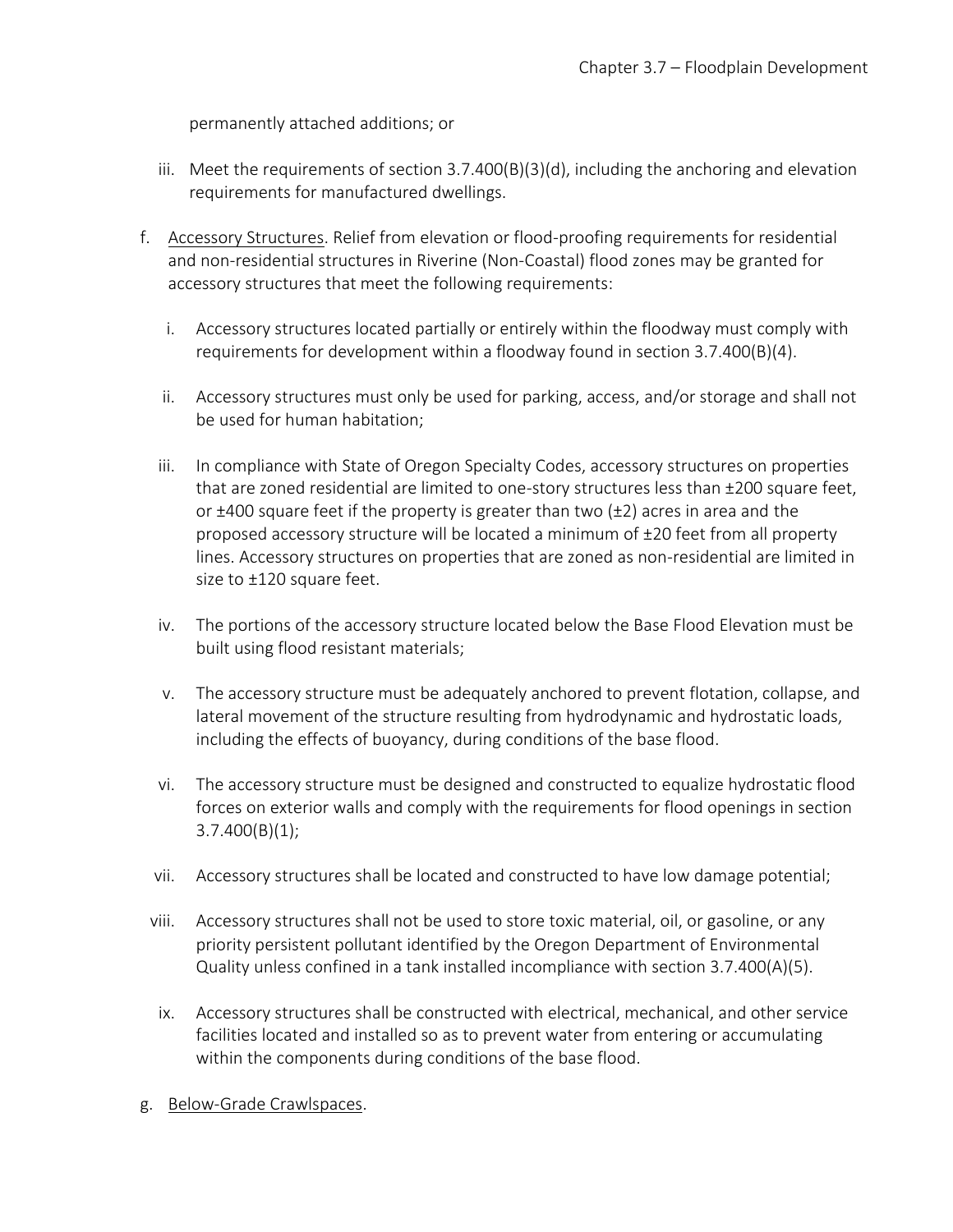- i. The building must be designed and adequately anchored to resist flotation, collapse, and lateral movement of the structure resulting from hydrodynamic and hydrostatic loads, including the effects of buoyancy. Hydrostatic loads and the effects of buoyancy can usually be addressed through the flood opening requirements contained in 3.7.400(B)(1). Because of hydrodynamic loads, crawlspace construction is not allowed in areas with flood velocities greater than five (5) feet per second unless the design is reviewed by a qualified design professional, such as a registered architect or professional engineer. Other types of foundations are recommended for these areas.
- ii. The crawlspace is an enclosed area below the Base Flood Elevation (BFE) and, as such, must have openings that equalize hydrostatic pressures by allowing the automatic entry and exit of floodwaters. The bottom of each flood vent opening can be no more than one (1) foot above the lowest adjacent exterior grade.
- iii. Portions of the building below the BFE must be constructed with materials resistant to flood damage. This includes not only the foundation walls of the crawlspace used to elevate the building, but also any joists, insulation, or other materials that extend below the BFE. The recommended construction practice is to elevate the bottom of joists and all insulation above BFE.
- iv. Any building utility systems within the crawlspace must be elevated above BFE or designed so that floodwaters cannot enter or accumulate within the system components during flood conditions. Ductwork, in particular, must either be placed above the BFE or sealed from floodwaters.
- v. The interior grade of a crawlspace below the BFE must not be more than two (2) feet below the lowest adjacent exterior grade.
- vi. The height of the below-grade crawlspace, measured from the interior grade of the crawlspace to the top of the crawlspace foundation wall must not exceed four (4) feet at any point. The height limitation is the maximum allowable unsupported wall height according to the engineering analyses and building code requirements for flood hazard areas.
- vii. There must be an adequate drainage system that removes floodwaters from the interior area of the crawlspace. The enclosed area should be drained within a reasonable time after a flood event. The type of drainage system will vary because of the site gradient and other drainage characteristics, such as soil types. Possible options include natural drainage through porous, well-drained soils and drainage systems such as perforated pipes, drainage tiles or gravel or crushed stone drainage by gravity or mechanical means.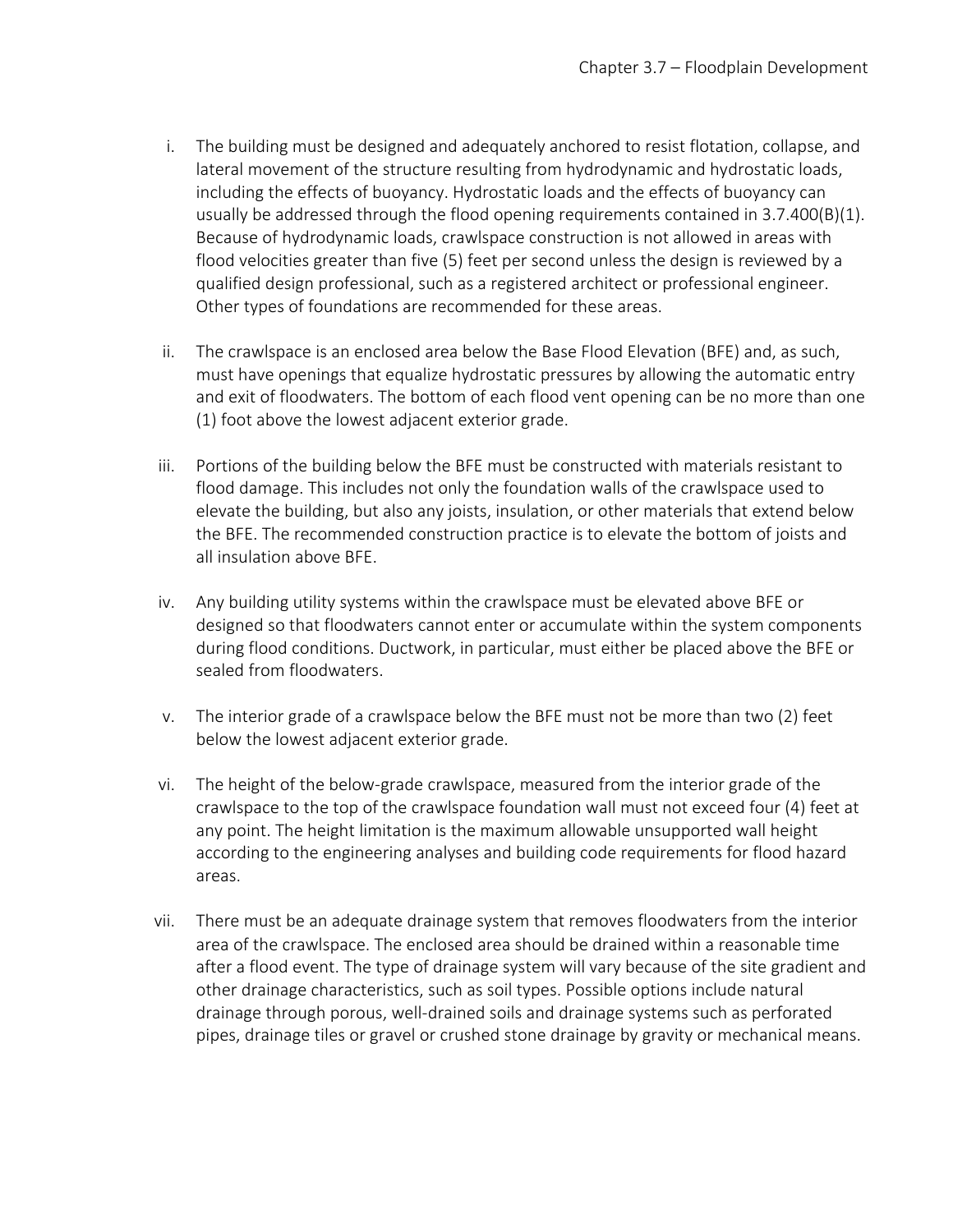- viii. The velocity of floodwaters at the site shall not exceed five (5) feet per second for any crawlspace. For velocities in excess of five (5) feet per second, other foundation types should be used.
- 4. Floodways. Located within the special flood hazard areas established in section 3.7.200(B) are areas designated as floodways. Since the floodway is an extremely hazardous area due to the velocity of the floodwaters which carry debris, potential projectiles, and erosion potential, the following provisions apply:
	- a. Prohibit encroachments, including fill, new construction, substantial improvements, and other development within the adopted regulatory floodway unless:
		- i. Certification by a registered professional civil engineer is provided demonstrating, through hydrologic and hydraulic analyses performed in accordance with standard engineering practice, that the proposed encroachment shall not result in any increase in flood levels within the community during the occurrence of the base flood discharge; or,
		- ii. A community may permit encroachments within the adopted regulatory floodway that would result in an increase in base flood elevations, provided that a Conditional Letter of Map Revision (CLOMR) is applied for and approved by the Federal Insurance Administrator, and the requirements for such revision as established under Volume 44 of the Code of Federal Regulations, section 65.12 are fulfilled. If an encroachment proposal resulting in an increase in Base Flood Elevation meets the following criteria, then an approved CLOMR may not be required prior to approval of a floodplain permit, as determined by the Floodplain Administrator:
			- A. Is for the purpose of fish enhancement,
			- B. Does not involve the placement of any structures (as defined in Chapter 1.3) within the floodway,
			- C. Has a feasibility analysis completed documenting that fish enhancement will be achieved through the proposed project,
			- D. Has a maintenance plan in place to ensure that the stream carrying capacity is not impacted by the fish enhancement project,
			- E. Has approval by the National Marine Fisheries Service, the State of Oregon Department of Fish and Wildlife, or the equivalent federal or state agency, and
			- F. Has evidence to support that no existing structures will be negatively impacted by the proposed activity;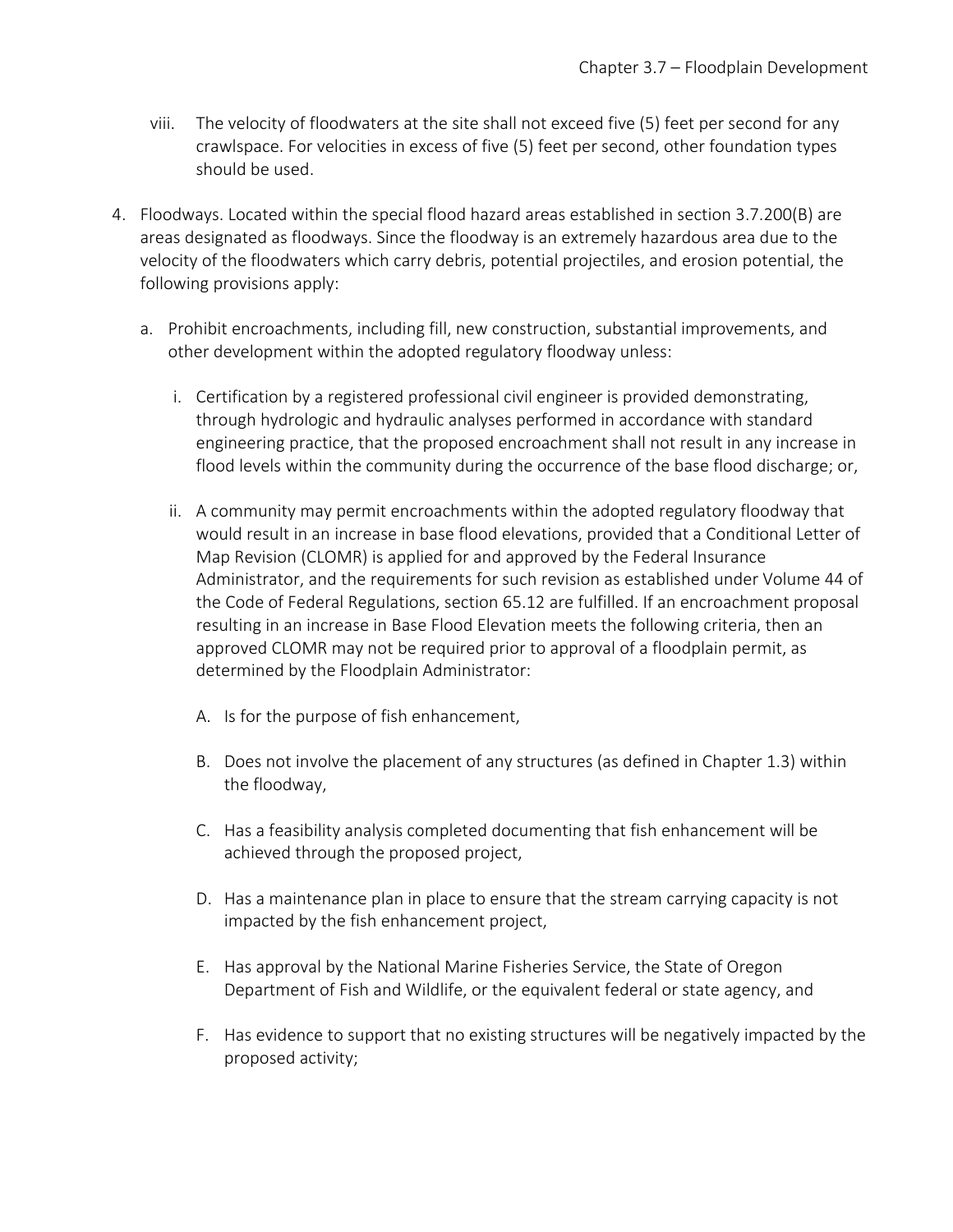- b. If the requirements of section  $3.7.400(B)(4)(a)$  are satisfied, all new construction, substantial improvements, and other development shall comply with all other applicable flood hazard reduction provisions of section 3.7.400(B).
- 5. Standards for Shallow Flooding Areas. Shallow flooding areas appear on FIRMs as AO zones with depth designations or as AH zones with Base Flood Elevations. For AO zones, the base flood depths range from one (1) to three (3) feet above ground where a clearly defined channel does not exist, or where the path of flooding is unpredictable and where velocity flow may be evident. Such flooding is usually characterized as sheet flow. For both AO and AH zones, adequate drainage paths are required around structures on slopes to guide floodwaters around and away from proposed structures.
	- a. Standards for AH Zones. Development within AH Zones must comply with the standards in sections 3.7.400(A), 3.7.400(B), and 3.7.400(B)(5)(a).
	- b. Standards for AO Zones. In AO zones, the following provisions apply in addition to the requirements in sections 3.7.400(A), and 3.7.400(B)(5)(a):
		- i. New construction and substantial improvement of residential structures and manufactured dwellings within AO zones shall have the lowest floor, including basement, elevated above the highest grade adjacent to the building, at minimum to or above the depth number specified on the FIRM (at least three (3) feet if no depth number is specified). For manufactured dwellings the lowest floor is considered to be the bottom of the longitudinal chassis frame beam.
		- ii. New construction and substantial improvements of non-residential structures within AO zones shall either:
			- A. Have the lowest floor, including basement, elevated above the highest adjacent grade of the building site, at minimum to or above the depth number specified on the FIRM (at least three (3) feet if no depth number is specified); or
			- B. Together with attendant utility and sanitary facilities, be completely flood-proofed to or above the highest adjacent grade of the building site, minimum to or above the depth number specified on the FIRM (at least three (3) feet if no depth number is specified), so that any space below that level is watertight with walls substantially impermeable to the passage of water and with structural components having the capability of resisting hydrostatic and hydrodynamic loads and effects of buoyancy. If this method is used, compliance shall be certified by a registered professional engineer or architect as stated in section 3.7.400(B)(3)(a)(iv).
		- iii. Recreational vehicles placed on sites within AO Zones on the community's Flood Insurance Rate Maps (FIRM) shall either: